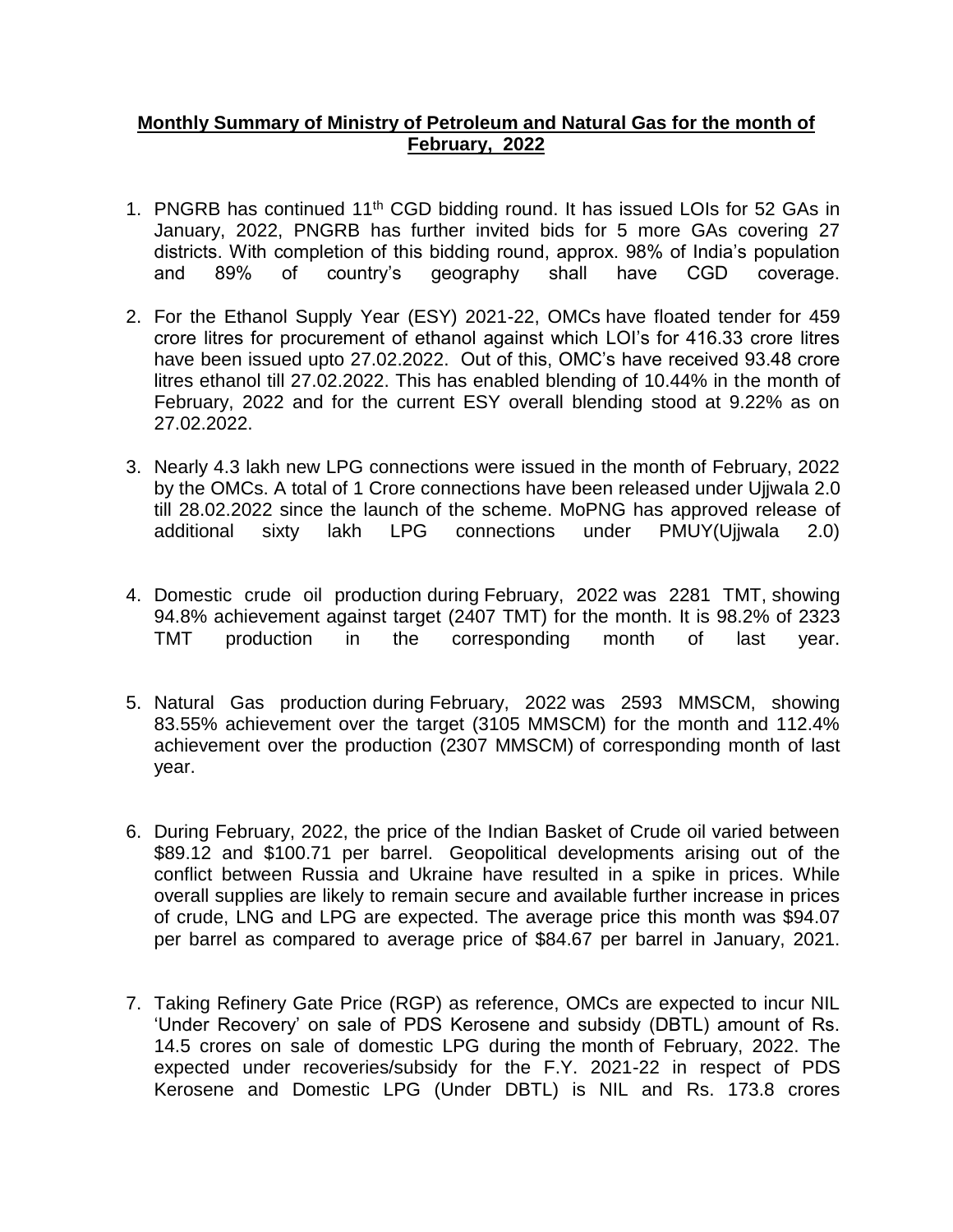respectively. There is no subsidy to the consumers on subsidized domestic LPG (at Delhi market) as on 28<sup>th</sup> February, 2022. There is NIL under recovery on PDS<br>Kerosene as on 28<sup>th</sup> 28<sup>th</sup> February, 2022. Kerosene as on 28<sup>th</sup> February, 2022.

- 8. Ministry of Petroleum & Natural Gas organized North East Zonal Conference on PM Gati Shakti - National Master Plan multi modal connectivity on 28.02.2022 at Guwahati. Hon'ble Minister, P&NG, MoS, P&NG and Hon'ble CM, Assam, Secretary, P&NG and various other dignitaries from Central Infrastructure / User Ministries and North Eastern States attended the conference and workshop and showcased their projects / action plans for the last mile connectivity.
- 9. The number of LoIs issued and distributorships commissioned for LPG in the month of February, 2022 on Industry basis are 18 and 12 respectively.

10.As on 28.02.2022, total 27652 Retail Outlets have been solarised.

- 11.Secretary PNG had a meeting with H.E. Ambassador of Japan to India on 04th Feb 2022 and had a discussion on the bilateral engagements of both the countries.
- 12. Secretary PNG had a meeting with Italian Ambassador on  $7<sup>th</sup>$  Feb 2022 where the Italian side proposed to strengthen cooperation in Bioenergy sector.
- 13.Secretary PNG had a meeting with Mr. Emmanuel Lenain, the French Ambassador on 14th Feb 2022 and had a discussion on bilateral engagements of both the countries.
- 14. Secretary PNG chaired the India-US Roundtable Meeting on 16<sup>th</sup> Feb 2022 and had discussion on bilateral engagements.
- 15. India-US Responsible Oil & Gas Pillar Meeting was held on 10<sup>th</sup> Feb 2022 to discuss the action points.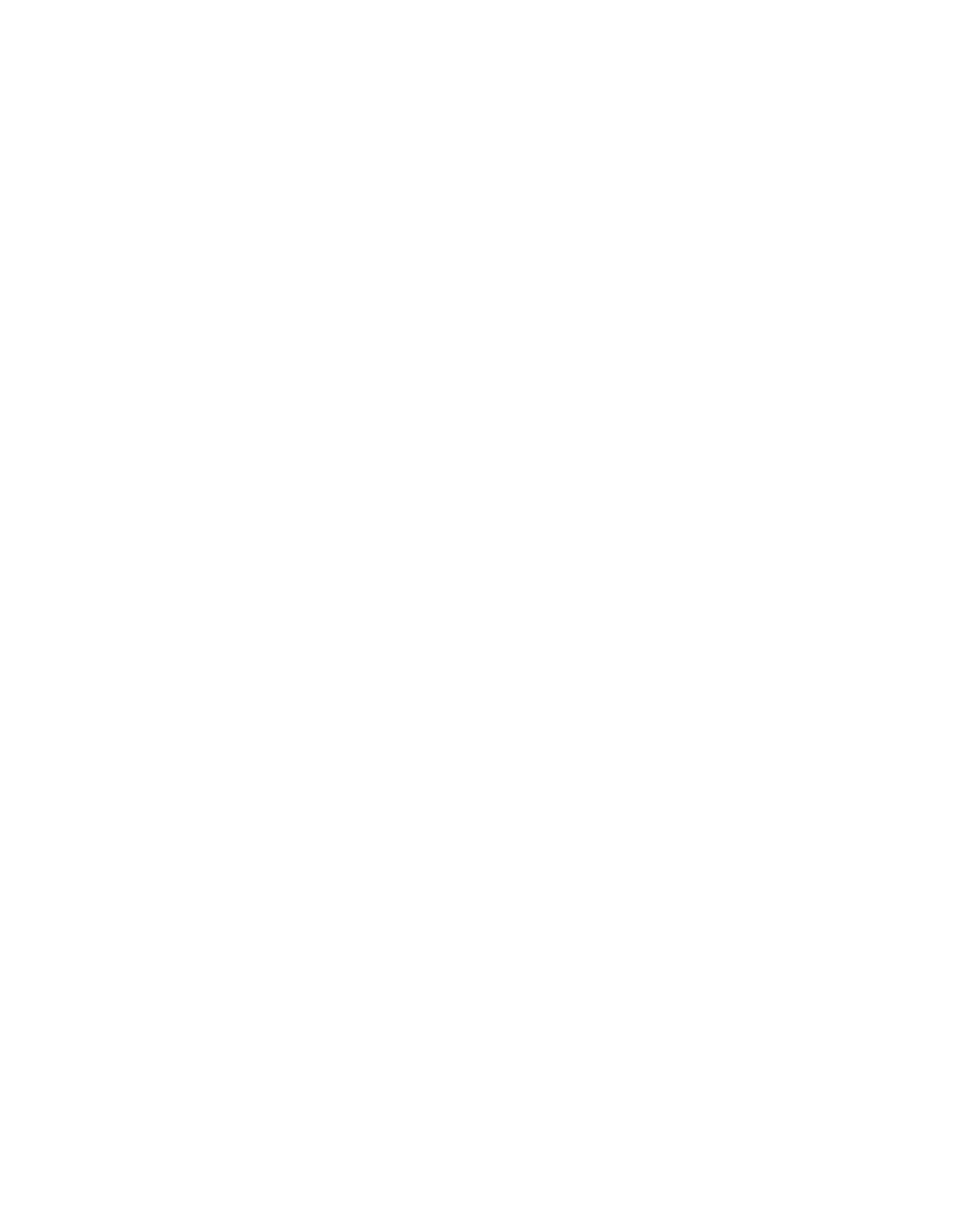## फरवरी माह, 2022 के लिए पेटोलियम और प्राकृतिक गैस मंत्रालय का मासिक सारांश

 $1.$  पीएनजीआरबी ने  $11$  वें सीजीडी बोली दौर को जारी रखा है। इसने जनवरी, 2022 में 52 जीएज के लिए आशय पत्र जारी किए हैं। पीएनजीआरबी ने 27 जिलों को कवर करते हुए 5 अलिररक्त जीएज के लिए बोलियां आमंलत्रि की हैं। इन बोिी दौर के पूरा होने के साथ भारि की आबादी का िगभग 98% और देश के भूगौलिक क्षेत्र का िगभग 89% सीजीडी कवरेज के अन्तगगि होगा ।

2. पथेनॉल आपूर्ति वर्ष (इएसवाई) 2020-21 के लिए ओएमसीज ने एथेनॉल की अधिप्राप्ति के लिए 459 करोड़ लीटर के लिए निविदा आमंत्रित की हैं जिसके लिए दिनांक 27.02.2022 िक 416.33 करोड़ िीट्र के लिए आशय पत्र जारी कर लदए गए हैं। इसमें से ओएमसीज को ंदिनांक 27.02.2022 तक 93.48 करोड़ लीटर एथेनॉल की प्राप्ति हुई है। फरवरी, 2022 के माह में 10.44% का मिश्रण प्राप्त हुआ है और दिनांक 27.02.2022 की स्थिति के अनुसार वर्तमान एथेनॉल आपूर्ति वर्ष (ईएसवाई) के लिए कुल मिश्रण 9.22% था।

 $3.$  ओएमसीज द्वारा फरवरी, माह 2022 में लगभग 4.3 लाख नए एलपीजी कनेक्शन जारी किए गए। योजना शुरू होने से पहले उज्ज्वला 2.0 के अन्तर्गत दिनांक 28.02.2022 तक कु ि 1 करोड़ कनेक्शन जारी लकए गए हैं। एमओपीएनजी ने (उज्ज्विा 2.0) के अन्तगगि 60 िाख एिपीजी के अलिररक्त कनेक्शन जारी करने का अनुमोदन प्रदान लकया है।

4. फरवरी, माह 2022 के दौरान घरेलू कच्चे तेल का उत्पादन 2281 टीएमटी था जो इस माह के लक्ष्य (2407 टीएमटी) की तुलना में 94.8 प्रतिशत की उपलब्धि को दर्शाता है। पिछले वर्ष के इसी माह का उत्पादन 2323 टीएमटी का 98.2 प्रतिशत है।

5. फरवरी, 2022 के दौरान प्राकृ लिक गैस का उत्पादन 2593 एमएमएससीएम था, जो इस माह के लक्ष्य (3105 एमएमएससीएम) की तुलना में 83.55% उपलब्धि को दर्शाता है और पिछले वर्ष के इसी माह के दौरान के उत्पादन (2307 एमएमएससीएम) की तुलना में  $112.4$  प्रतिशत उपलब्धि को दर्शाता है।

6. फरवरी, 2022 के दौरान, कच्चे तेल की भारतीय बास्केट का मूल्य 89.12 डालर और 100.71 डालर प्रति बैरल के बीच था। रूस और यूक्रेन के बीच हो रहे युद्ध से उत्पन्न भू-राजनीतिक घटनाक्रम के परिणामस्वरूप इनके मूल्यों में तेजी आई है। जबकि समग्र आपूर्तियों का मात्र के महाना में मात्र में सुरक्षित करने हैं। मैं इस मात्र का का सुरक्षित और नाम के मूल्यों में और वृद्धि<br>के सुरक्षित और उपलब्ध रहने पर कच्चे तेल, एलएनजी और एलपीजी के मूल्यों में और वृद्धि होने की संभावना है। जनवरी, 2021 में 84.67 डॉलर प्रति बैरल के औसत मूल्य की तुलना में इस माह का औसत मूल्य 94.07 डॉलर प्रति बैरल था।

7. ररफाइनरी द्वार मूल्य (आरएसपी) को ध्यान मेंरखिे हुए फरवरी माह, 2022 के माह के दौरान ओएमसीज को पीडीएस मिट्टी तेल की बिक्री पर 'अल्प वसूली' शून्य और घरेलू एलपीजी की बिक्री पर 14.5 करोड़ रुपये की राजसहायता (डीबीटीएल) प्राप्त होने की संभावना है। वित्त वर्ष 2021-22 के लिए पीडीएस मिट्टी तेल और घरेलू एलपीजी (डीबीटीएल के तहत) के संबंध में वसूलियां/राजसहायता क्रमश: शून्य और 173.8 करोड़ होने की संभावना है। दिनांक 28 फरवरी, 2022 की स्थिति के अनुसार राजसहायता प्राप्त घरेलू एलपीजी (लदल्ली बाजार में) उपभोक्ताओं के लिए कोई राजसहायिा नही ं है। 28 फरवरी, 2022 की स्थिति के अनुसार पीडीएस मिट्टी तेल पर अल्प वसूली शून्य है।

8. पेट्रोलियम और प्राकृतिक गैस मंत्रालय ने गुवाहाटी में दिनांक 28.02.2022 को पीएम गति शक्ति-मास्टर प्लान मल्टी मॉडल कनेक्टिविटी पर पूर्वोत्तर क्षेत्रीय सम्मेलन का आयोजन